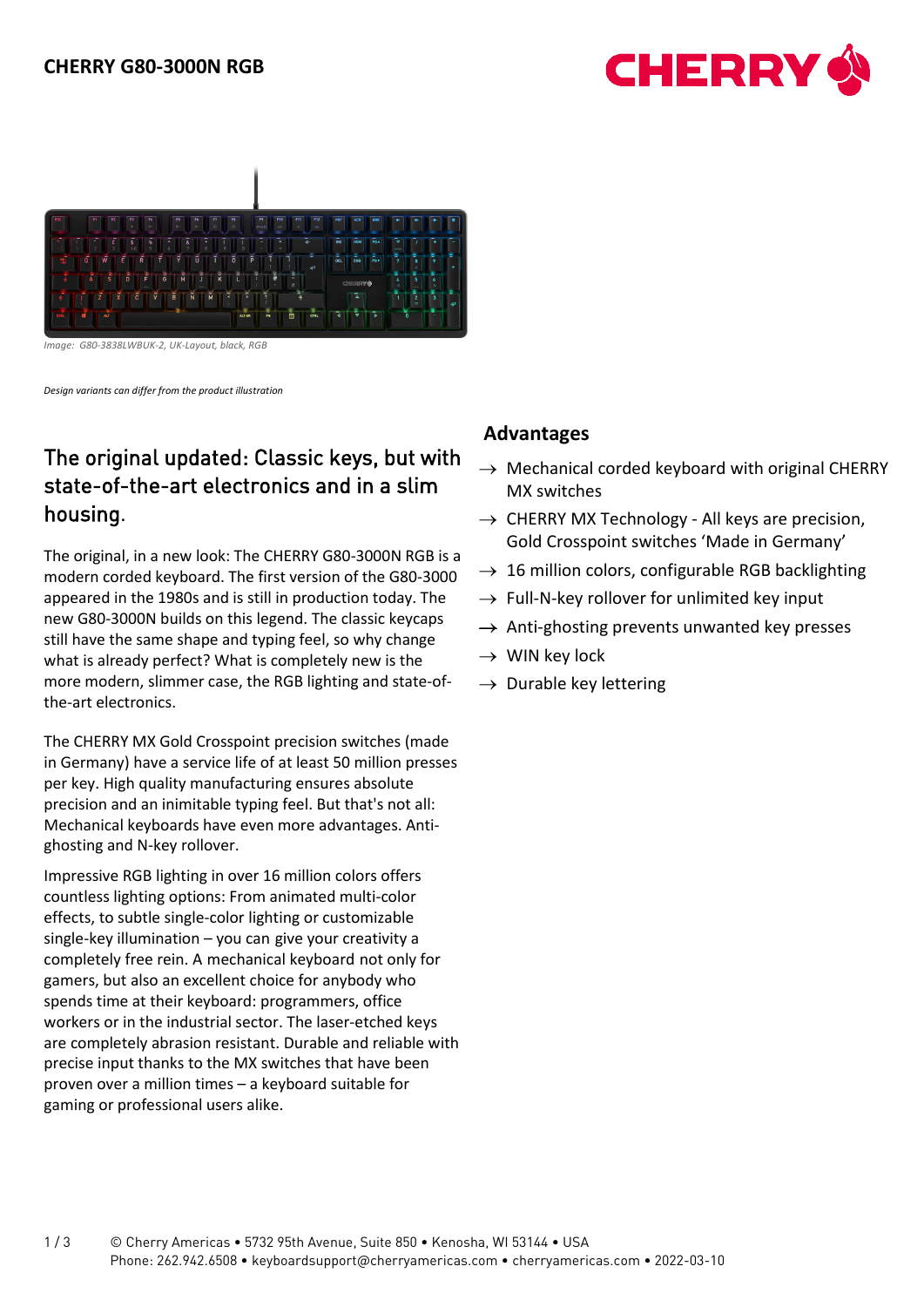

## **Technical data**

#### **Layout (country or language):** Product dependant, see table "Models"

**Housing color:**  Product dependant, see table "Models"

#### **Key color:**

Product dependant, see table "Models"

#### **Weight (Product):**

Approx. 810 g **Total weight (with packing):** Approx. 1,094 g

#### **Cable length:**

Approx. 1.80 m **Storage temperature:**  –20 °C to +60 °C

#### **Operating temperature:**

0 °C to +50 °C **Current consumption:**  max. 500 mA

#### **Connection:**

#### USB

### **Product approvals:**

- CE
- FCC
- Windows hardware compatibility
- China RoHS
- **UKCA**

#### **System requirements:**

Windows 7, 8, 10, 11

- **Delivery volume:**
- **Keyboard**
- Operating manual

#### **Dimensions:**

Keyboard: approx. 440 x 140 x 35mm Packaging: approx. 460 x 185 x 40 mm

#### **Keyboard:**

- Key technology: MX
- Service life and characteristics depend on switch specification (see www.cherrymx.de).
- Standard-key actuation >50 million granted.
- Actuation: Product dependant, see table "Models"
- Labeling technology: Product dependant, see table "Models"
- Number of keys: Product dependant, see table "Models"
- Number of additional keys: 4

#### **Packing unit:**

- Number of products in master package: 8
- Master package per pallet: 16

## **Warranty:**

We put a lot of dedication and hard work into the development of our products and we are proud of their quality. This is why, in addition to the statutory guarantee mentioned in the operating instructions, we are granting an expanded manufacturer's guarantee that is subject to the conditions stated below. For the first two years after delivery, the statutory warranty applies. In the third year after delivery, CHERRY voluntarily grants an additional warranty according to the following conditions ("extended warranty"). In the event of a defect, please contact the seller of your CHERRY product. Do not carry out any repairs on your own and do not open the product. There is no warranty if unauthorized changes to the product cause a defect.

#### **Conditions for the extended warranty**

In the case of a defect after the first 2 years after delivery of the CHERRY product, CHERRY grants its customers for the additional period of one year the right to assert claims for cure, i.e. demand that the defect is remedied or a thing free of defects is supplied. The extended warranty is to be asserted against the seller of the CHERRY product upon presentation of the original invoice, proof of purchase or a comparable proof of the time of purchase. CHERRY, and the seller of the CHERRY product, where applicable, shall remedy the defect in the event the customer has justified claims for cure under the terms of the extended warranty. Excluded from the extended warranty are damages caused by improper use, in particular by the effects of chemical substances, other damages caused by external influences, as well as normal wear and tear and optical changes, in particular discoloration or abrasion of shiny areas. Also excluded from the extended warranty are accessories and other parts which are not an integral part of the purchased item.

Errors, technical changes and delivery possibilities excepted. Technical information refers only to the specifications of the products. Features may differ from the information provided.